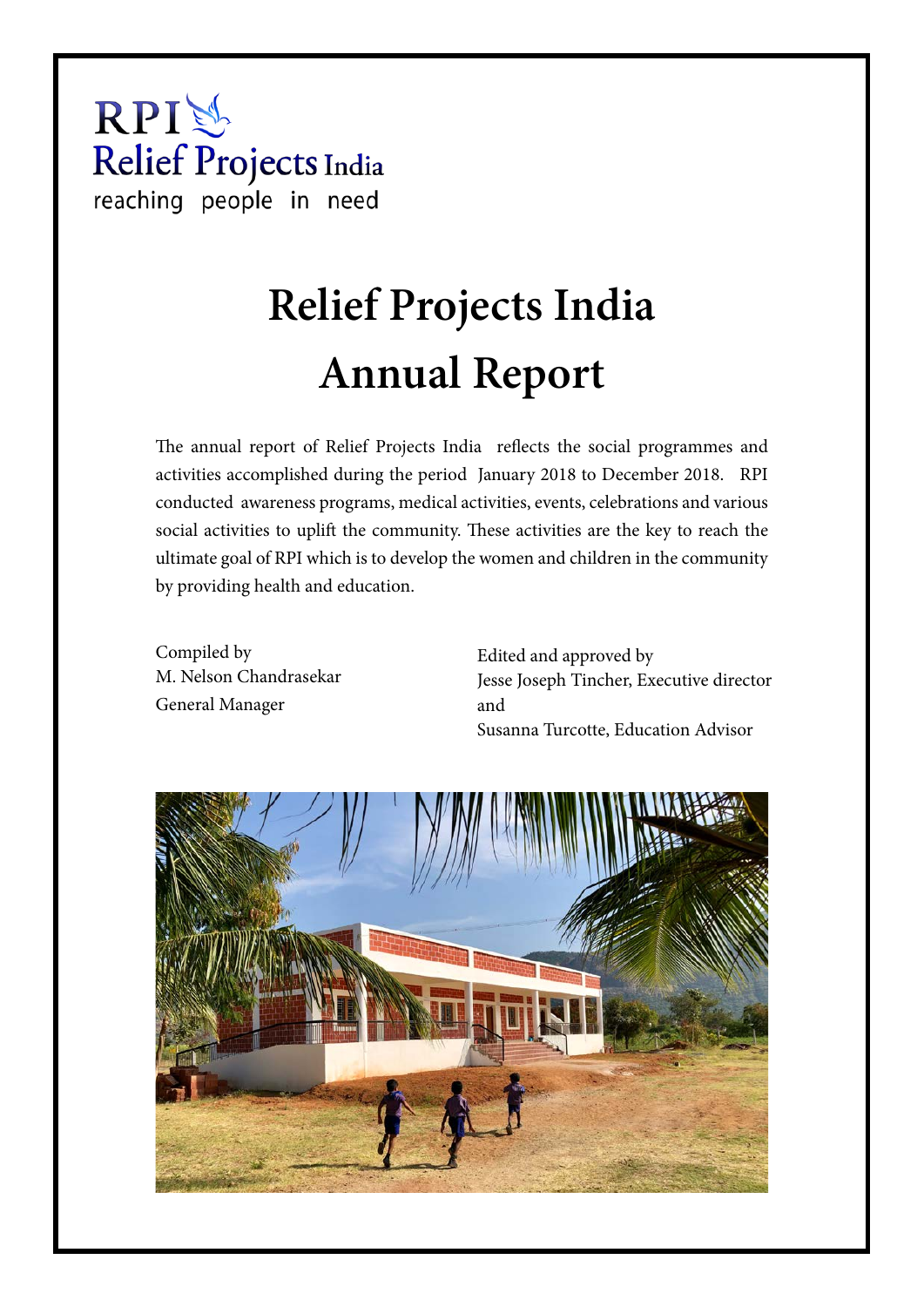| PROGRAMS                                                       | NO OF PROGRAMS | BENEFICIARIES              |
|----------------------------------------------------------------|----------------|----------------------------|
| <b>EDUCATIONAL PROGRAMS</b>                                    |                |                            |
| Mountain View Nursery and Primary School                       | n/a            | 140 students               |
| Free evening tuition centres                                   | 6 centres      | 320 students x 280 days    |
| Assistance to local government nursery schools                 | 5 centres      | 105 students x 52 days p/a |
| Right to Education selection                                   | n/a            | 8 children                 |
| <b>AWARENESS PROGRAMS</b>                                      |                |                            |
| Adolescent girls' health awareness                             | $\overline{4}$ | 75                         |
| Adolescent boys' awareness                                     | 1              | 18                         |
| Healthy baby contest                                           | $\overline{4}$ | 53                         |
| Maternal and child health program                              | $\overline{2}$ | 30                         |
| Women's health awareness                                       | 1              | 30                         |
| Anganwadi (village nursery school) mothers meeting             | 3              | 46                         |
| Students' health awareness                                     | 6              | 220                        |
| Community health awareness                                     | $\mathbf{1}$   | 40                         |
| Tuberculosis awareness                                         | 5              | 260                        |
| <b>HIV</b> awareness                                           | $\overline{2}$ | 60                         |
| <b>Environment</b> awareness                                   | $\mathbf{1}$   | 25                         |
| <b>MEDICAL PROGRAMS</b>                                        |                |                            |
| Dengue prevention program                                      | 1              | 94                         |
| Rally                                                          | 1              | 130                        |
| Cleaning campaign                                              | $\mathbf{1}$   | 200                        |
| Regular nutritional support to underweight village children    |                | $\overline{4}$             |
| <b>CELEBRATIONS</b>                                            |                |                            |
| Girl Child day                                                 | $\mathbf{1}$   | 25                         |
| Independence Day and Republic Day                              | 1              | 136                        |
| Diwali and Pongal                                              | $\mathbf{1}$   | 25                         |
| Christmas & New year                                           | 1              | 45                         |
| Women's day                                                    | 1              | 22                         |
| Children's' Day                                                | 1              | 94                         |
| Teacher's day                                                  | $\mathbf{1}$   | 8                          |
| <b>EVENTS</b>                                                  |                |                            |
| Sports day for Mountain View School                            | $\mathbf{1}$   | 94                         |
| Annual day for Mountain View School                            | $\mathbf{1}$   | 94                         |
| Summer camp for attendees of our free tuition centres          | $\mathbf{1}$   | 160                        |
| Staff excursion                                                | 1              | 25                         |
| Distribution of donated stationery supplies at tuition centres | 3              | 320                        |
| Contribution to pond deepening in local village                |                |                            |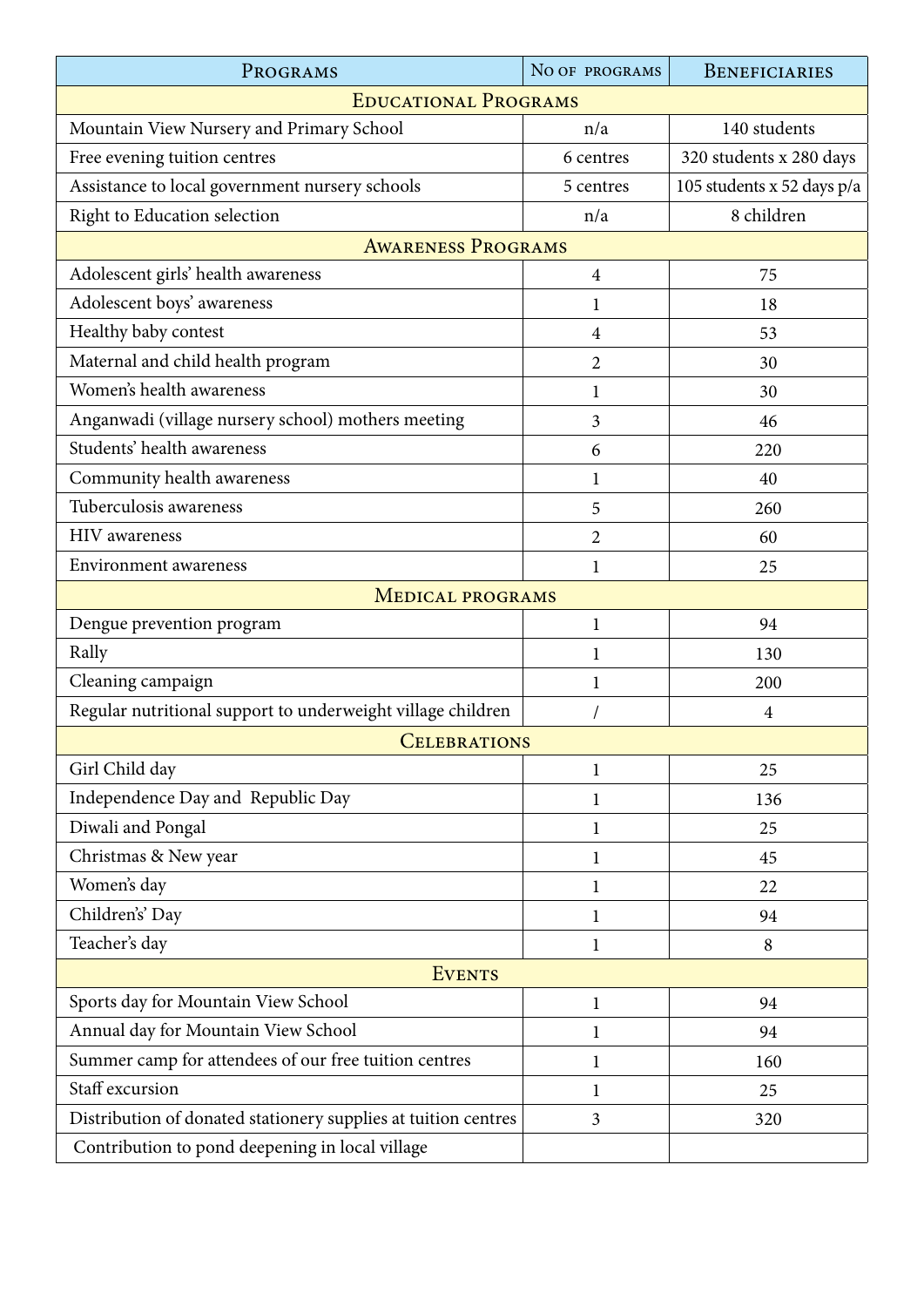# MOUNTAIN VIEW SCHOOL

In 2018, 3rd standard class was started, to accommodate the children graduating from 2nd standard. Also, a second UKG class was started, as last year, the school opened a second LKG class. The total number of students for the year was 137.

Three new classrooms were completed and inaugurated for the primary grades. Construction of the final seven classrooms required for the primary level will commence soon.

A sponsor purchased Smart Boards for the primary classes, and we obtained a special reduced price on the Smart Classes. These greatly improve the quality of teaching for the children, especially as the teachers all come from local villages and are not totally fluent in English.











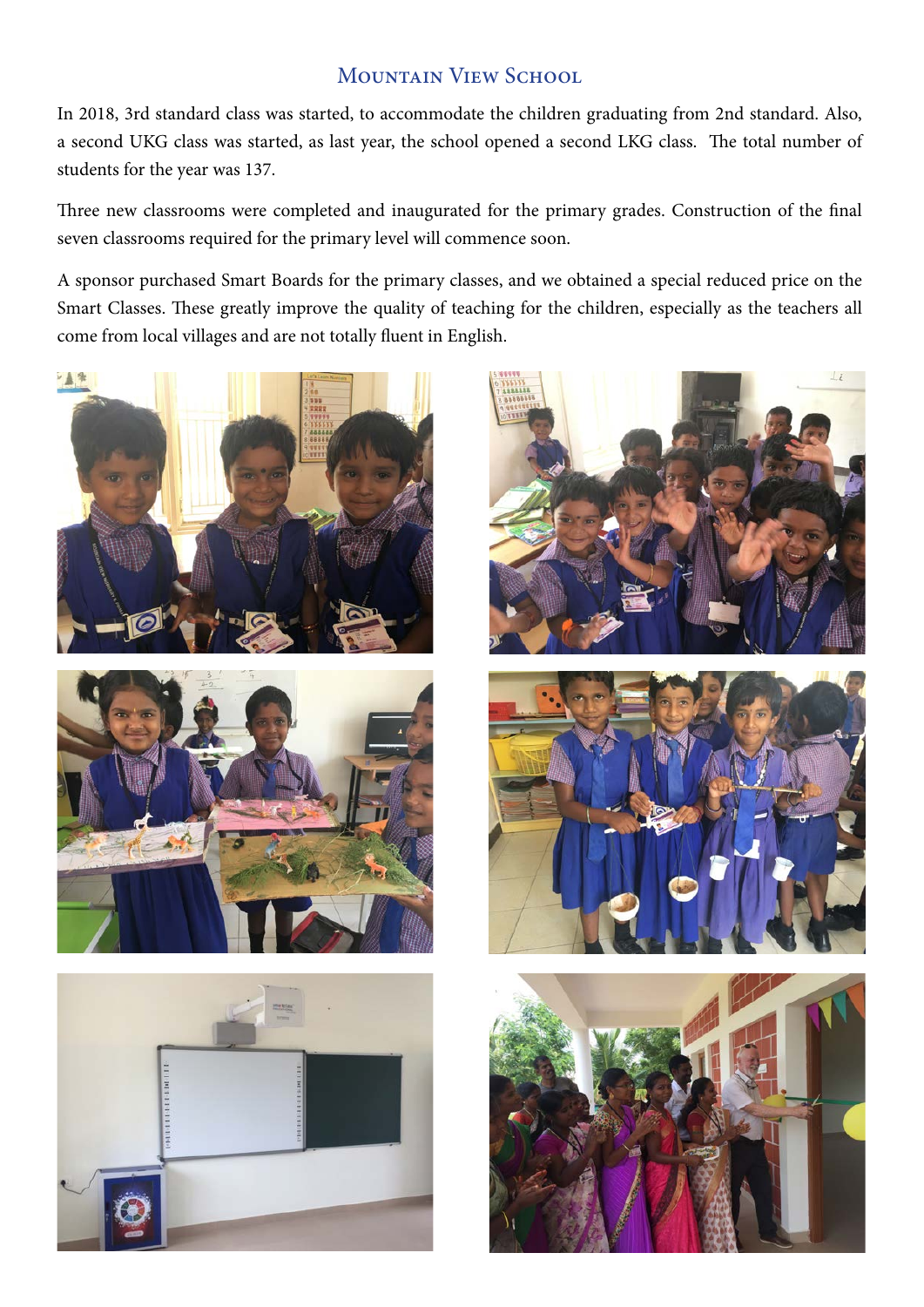# AWARENESS PROGRAMS

# Adolescent Girls Health Awareness

Adolescence is an important and complex stage for girls. In this stage girls will face the physical, mental and social changes. To assist adolescent girls RPI conduced 4 programs during 2018 on health, hygiene, the importance of education, skill development and early marriage issues. Seventy five girls benefited from these programs.

# Adolescent Boys Meetings

The Adolescent Boys Program works directly with boys aged 12-18 and the program benefits all individuals within the family, community, and village. Topics covered are the change in social norms and practices with the primary recognition that females are equal to males; equipping boys to better handle leadership, peer pressure, and violence; life skills and effects of drugs, smoking, and alcohol consumption, basic information about HIV and tuberculosis. Eighteen boys participated in the program.

# Healthy Baby Contest

Healthy baby contests address the knowledge of mothers on mother and child health. Four programs were conducted and 52 PNC mothers participated in the program. For the category of most healthy baby, a general physical health of the babies, immunization, height, weight and hygiene were addressed. The development of the baby was addressed by the child's ability to walk, throw and follow the ball. Questions about birth weight,

hygiene, mother feed, nutritional supplements, immunization and contraceptive methods were posed to the mothers. Prizes were distributed to the winner and the participants.

# Maternal Health

Maternal health is closely connected to infant health. MCH meetings were conducted in 2 villages and more than 30 ANC/PNC mothers participated in the meeting. Awareness on mother and child health was discussed in these meetings. ANC care, early registration in a Primary Health Care centre, regular health monitoring, preparing for delivery, spacing methods and nutrition intake were discussed and explained. Contraceptive methods and haemoglobin level monitoring were also discussed

in the meeting. Immunization of the children and the importance of hygiene and nutrition was insisted.

# Women's Health Awareness

A health awareness program for women was conducted in a village. More than 30 women's participated in the program. The importance of personal hygiene, environmental hygiene and responsibility of women to take care of their health and their spouse, children and family members were discussed. Education is the key



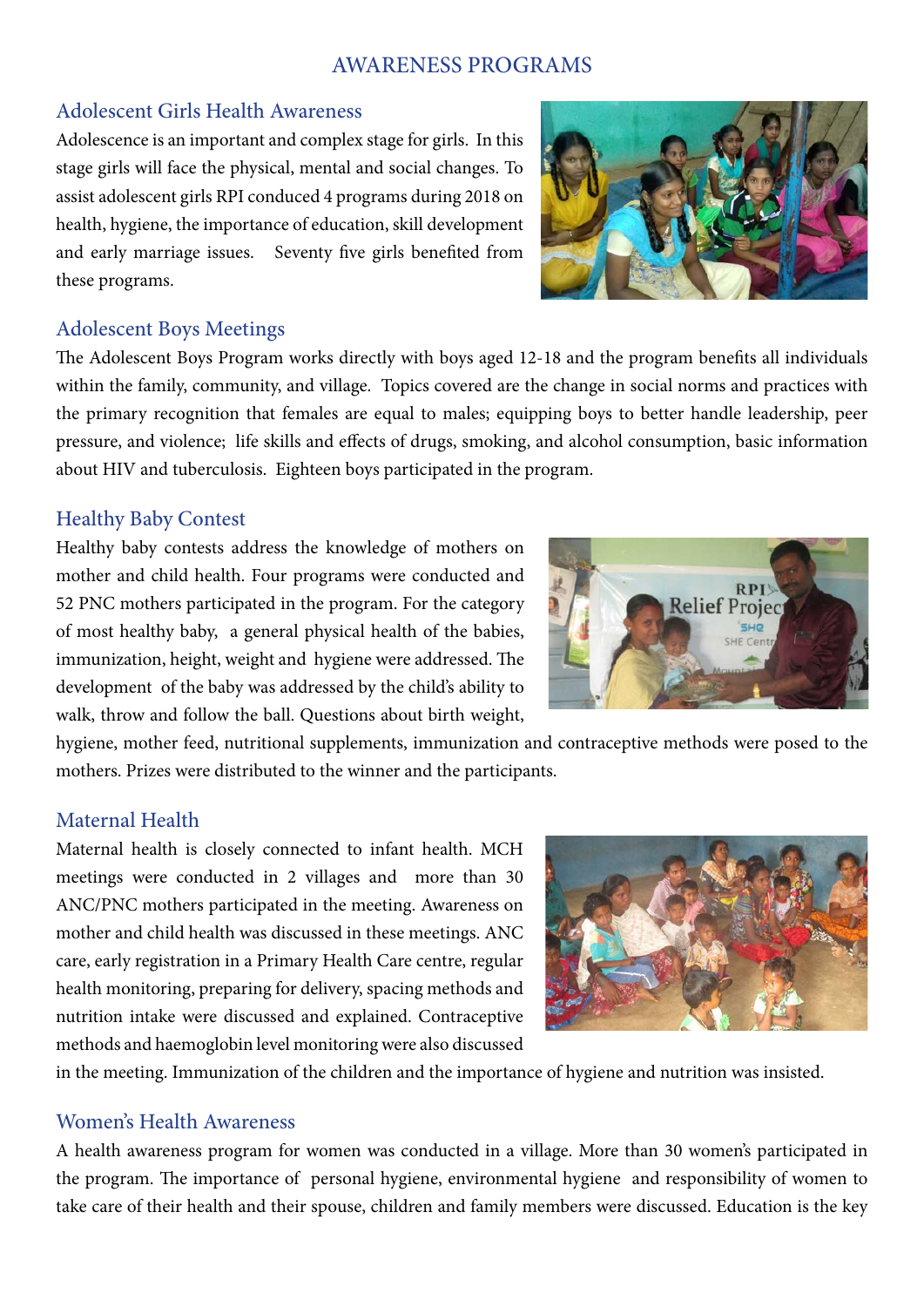to empower women, the importance of women education was insisted. Many of the village women are not seeking medical providers for their health issues, especially for infections and menstrual problems. They were advised to seek doctors for their issues.

# Mothers Meeting

 Forty six mothers of the government nursery school (anganwadi) children who underwent haemoglobin test participated in meetings conducted in three villages. The haemoglobin level of each child was explained to the parents. The awareness about treatment and nutrition to improve the HB level was given . In the anganwadi centres they are providing lunch and nutritional support to the kids. But the responsibility of the parents is more important to take care of their children in the home. It was insisted to provide nutritious food instead of junk foods.

# Community Awareness

A community awareness program was conducted in Chettiyapatti village. Village leaders and the general public participated in the program. The importance of clean environment, women's education, skill development training for girls were discussed. RPI staff interacted with the village leaders to avoid school dropouts of students and early marriages.

# Students Health Awareness

Health awareness program for students was conducted 6 villages. More than 180 students participated in these programs. Most of the students had awareness on health seeking behaviour, but lack in implementing it. They have knowledge about hand washing, brushing the teeth twice in a day, taking baths and wearing clean clothes. But due to the poor economic condition and lack of good water facility they were not interested to following that. The health issues due to unhygienic condition was explained and insist them to follow healthy behaviours.

# Tuberculosis Awareness

Tuberculosis (TB) remains as an important public health problem in India. Awareness about the disease, its diagnosis, and treatment among public will help in controlling the killer disease. RPI and Revised National Tuberculosis Control Program jointly conducted 5 awareness programs in the villages. More than 300 villagers benefited from these programs. The cause, symptoms, and cure, as well as various misconceptions and stigmas attached to TB were explained in these meetings. Awareness among the

general population, especially vulnerable population regarding TB is important and it leads to timely treatment . Knowledge about the common symptoms of TB and availability of free diagnosis and treatment facility for TB will help in improving the treatment seeking behaviour.





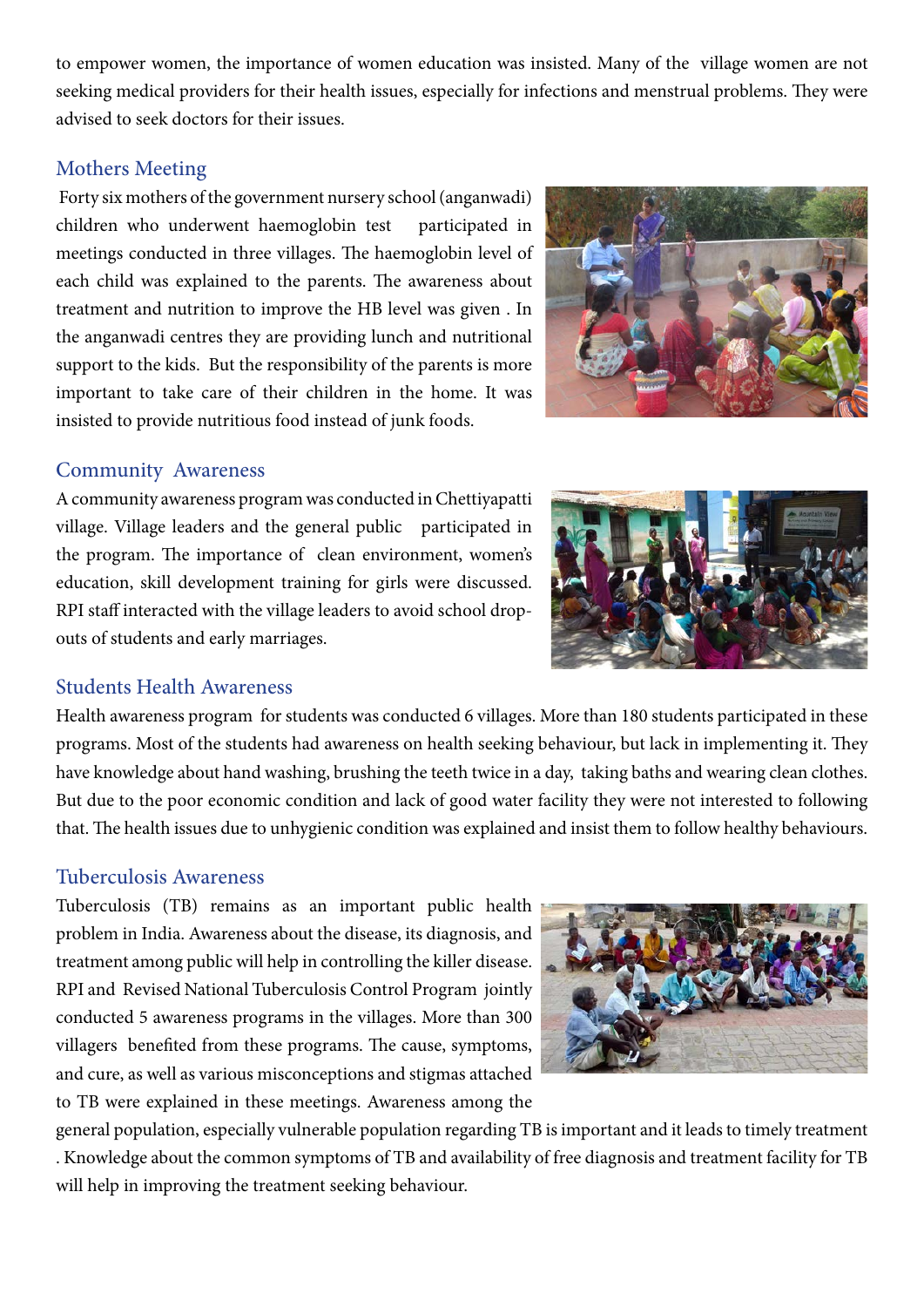#### HIV awareness

Two HIV awareness programmes were conducted in the high risk villages. More than 30 boys participated in these programs.. Participants said there had been a few HIV related deaths. Migrated people and lack of awareness are the reason for the issue. The boys had lot of misconceptions about HIV. The programs were conducted with a Power Point presentation. They asked various questions about mode of transmission, way of prevention and treatment for HIV. After the program individual counselling was given to the boys and their questions clarified.



#### Environment awareness

Every year, June 5th has been observed as World Environment Day. RPI conducted awareness programs in Chettiyapatti colony and Dhottappanayakkanur. Clean environment was insisted in the programs. More than 25 women in Chettiyapatti and 40 students in Dhottappanayakkanur participated in the program. The diseases and problems due to pollution were discussed. The theme of the day is "reuse or don't use plastics" and the defects of plastics for health and the environment were explained. Proper waste disposal and importance of trees and pollution-free environment was insisted.



# Medical programs

# 1. Dengue awareness and neem water distribution

Dengue awareness program was conducted in Mountain View School for the staff and students on 10.11.18. They were reminded to keep their environment clean. The school environment was properly cleaned to make it free from mosquitoes. Water tanks and water channels were checked and cleaned. The students were reminded to take pure drinking water. The Primary Health Centre medical officer attended the program and gave the children and staff nilavembu (neem) powder for the prevention of dengue fever.

# Rally and Competitions

A students' rally was conducted in T. Krishnapuram village to make the community aware of the importance of cleaning. Primary class students and staff participated in the rally. The rally went through all the streets of that village with awareness sign boards and slogans. The importance of this program was explained in every of the street where the public gathered. Students did a hand-washing demonstration in the community. Students were also involved in a drawing competition and activities like making model rain water harvesting, natural water filter and planting trees. Prizes were distributed to the winners.

# Swatchhta Pakhwada Programs ( Cleaning Campaign)

The Human Resource Development department instructed all the schools to conduct various cleaning activities and awareness from September 1st to 15th. Relief Projects India and Mountain View School conducted various cleaning activities during this period. Program was kicked off on September 1st by taking oath by staff and students in school. Staff from RPI and MV school organised an awareness program in Ambasamuthiram village.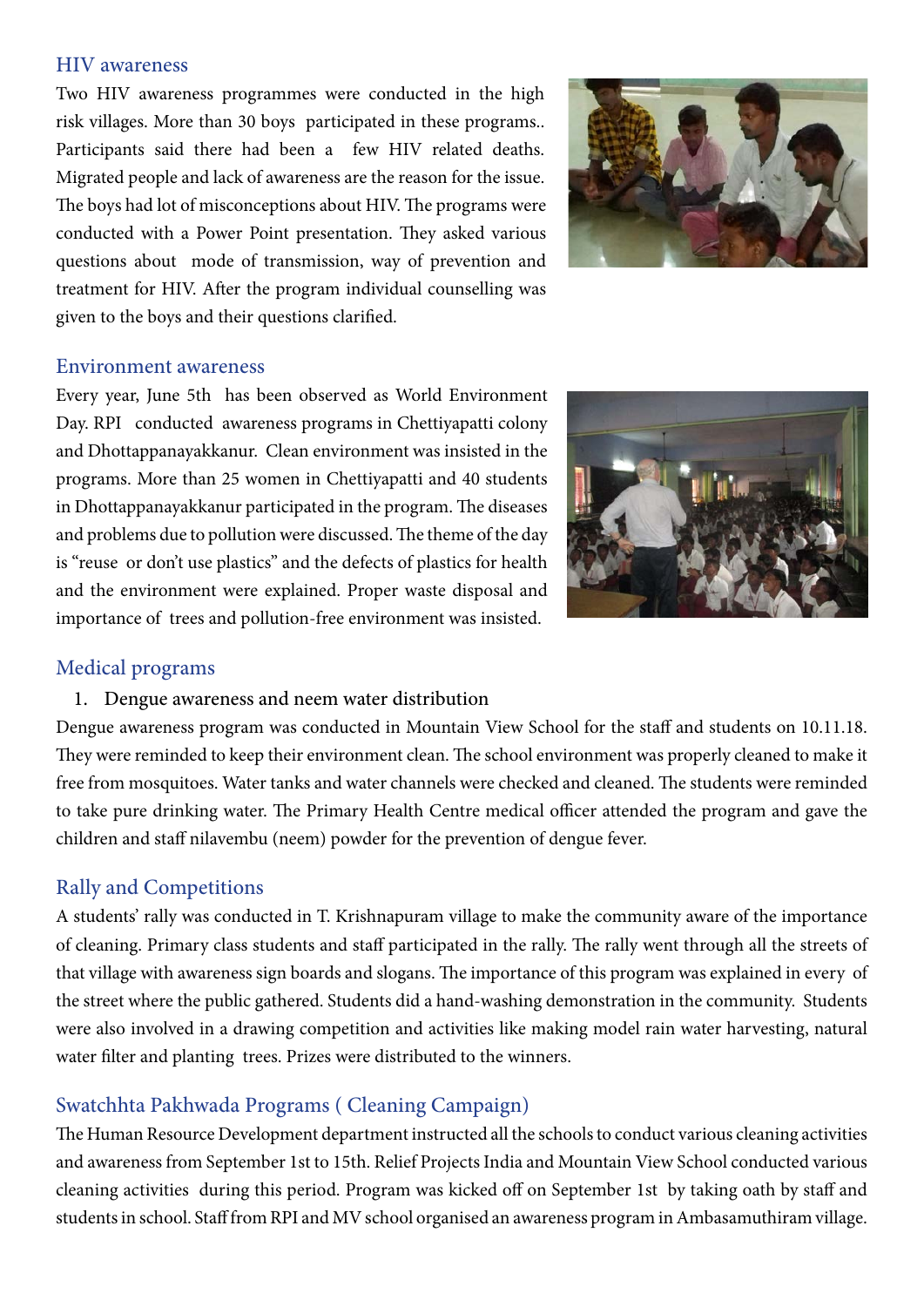More than 30 village people and community leaders participated in it. The importance of a clean house and environment was discussed. Problems of using plastics and importance of growing trees were insisted in the program. Afterwards, 10 students wrote letters to the Prime Minister of India about their active participation in the cleaning campaign.



# Nutrition support (Anganwadi Underweight Children)

RPI has been involved in various educational and health activities in anganwadi centres. Last year it provide nutrition support to 2 underweight students in Ambasamuthiram centre and their weight and health has improved. This year we came to know 4 children are underweight in 3 anganwadi centres. Our staff interacted with the parents and care takers of these children and counselled them about treatment, hygiene and nutrition. RPI has been providing nutrition



support such as ghee, peanut chikkies and bananas to these children and their weight is gradually improving.

#### Education support materials

Stationery goods donated by LINCPEN company were distributed to all the tuition students. More than 350 students benefited from this. Large and small note books, scales, pencils, erasers, sharpeners and geometry boxes were distributed to them. Most of the students studying in the tuitions are economically poor. These materials encourage them and help them to continue their education. They conveyed their thanks to LINC and RPI.

# CELEBRATIONS

# 1. Republic Day and Independence Day

Independence Day was celebrated in MV school. Teachers, students and all the staff participated in the program. The sacrifice of national leaders for freedom was explained to the students. Cultural activities like dance, songs and fancy dress performances were done by the students and sweets were distributed to the participants.

# 2. Children's Day

Children's day was celebrated in both Mountain View School and in the tuition centres on November 14. Teachers explained the students



about Children's Day and Jawaharlal Nehru. Children's enjoyed various games and sweets were distributed to them.

# 3. Girl Child Day

The International Girl Child Day was celebrated in Edayapatti tuition centre on 11.10.18. 25 girls participated in this program. Education, nutrition, gender equality and legal rights were explained to the students. The girls promised to continue their education without dropping out. Quiz related to the rights of girl child was conducted and all the girls enjoyed the program.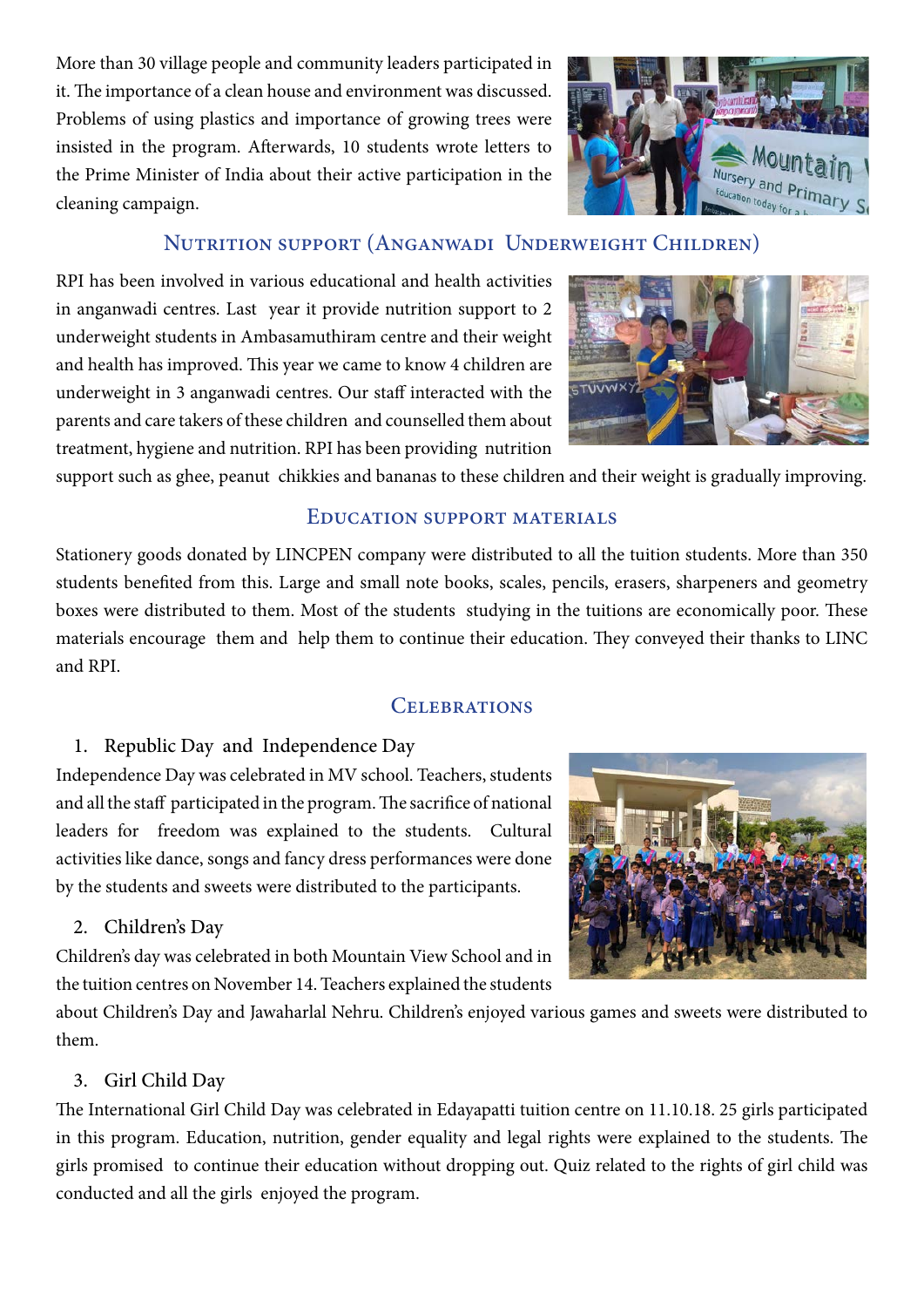#### 4. Women's Day

Women's Day was celebrated in Maruthampatti on 8.3.18. 25 women participated in the meeting. The importance of women's education, gender equality, women's rights were discussed. Women's came forward and explained how they overcome the hurdles in their life. The responsibility of women in the family and society was explained. Conveyed Women's Day wishes to all.

# 5. Teachers Day

Teachers Day was celebrated in MV school with teachers and students. The correspondent and education advisor of MV school participated in the program and appreciated the teachers for their services and hard work. Teachers explained the students about the Teachers day and the birthday of Dr. Radhakrishnan who was the President of India has been celebrated as Teachers day every year. Appreciation gifts were given to the teachers and sweets were distributed to the students.

# 6. Pongal celebration

Pongal festival was celebrated in Mountain View School on 11.1.18 with the staff, students, Directors and GM of RPI. Every year RPI is celebrating Pongal festival. This is the harvest festival special to Tamil people. Pongal and sugar-cane were distributed to the participants.

# 7. Diwali celebration

Diwali, the festival of light, was celebrated with all the RPI and Mountain View School staff. Director of RPI, and all staff attended. Diwali wishes were conveyed by the Director. Sweets and new dresses were distributed to the staff.

# 8. Christmas celebration

Christmas and New year were celebrated with all the staff and volunteers. A Christmas speech was given by the Director. Songs, dances and cultural activities were done by the children. Staff enjoyed the cakes and Christmas feast. Greetings with bonus money was given to all the staff.

# **EVENTS**

# Sports day

Sports day of Mountain View School was conducted on 23.3.18. All the students participated in various games. The students participated in activities such as running, lemon and spoon race, water in the bottle, ball and balloon games. All the participants were appreciated by the Correspondent for their active participation in the sports. The winners were honoured with the crowns.

# Annual day

Annual day of Mountain View School was conducted on 28.3.18. Mr.Vanjinathan, the social activist, was the chief guest of the day and Mr. Aravind the industrialist and social activist was invited as guest of honour. Correspondent and Educational Advisor presided. The annual report was presented by the Correspondent. Prizes were distributed for sports winners and academic toppers. Appreciation prizes were given to all the staff. Cultural activities like dances, skits and songs were presented by the students.

# Summer Camp

Summer Camp is a very special program for the tuition students. RPI is conducting the summer education camp every year for the students to spend the summer holidays with fun activities and learn some special